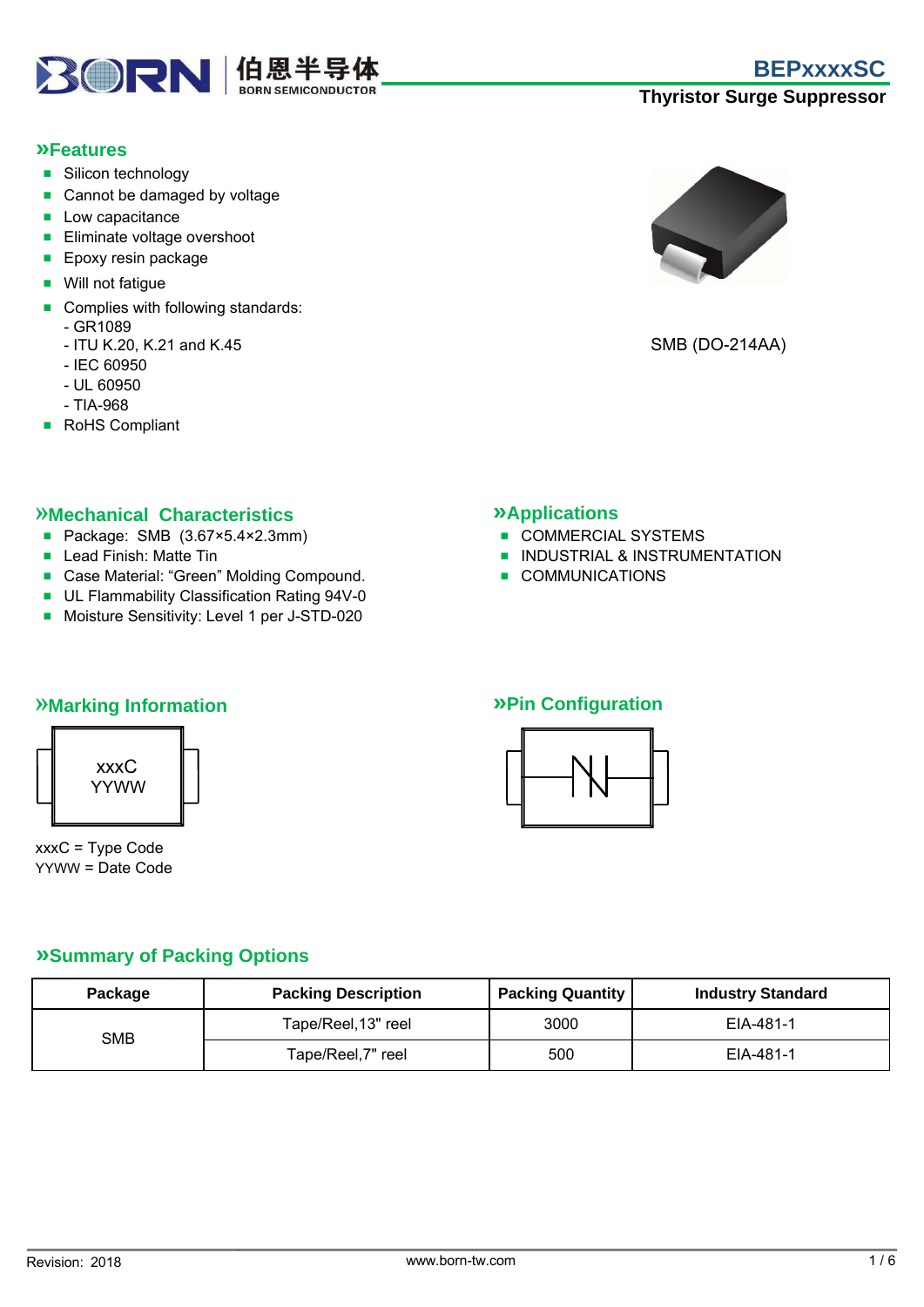## **»Absolute Maximum Ratings**

| <b>Parameter</b>                                      | Symbol                     | Value        | <b>Units</b> | <b>Remarks</b> |
|-------------------------------------------------------|----------------------------|--------------|--------------|----------------|
| Peak Pulse Voltage                                    | $\mathsf{V}_{\mathsf{PP}}$ | 6000         | V            | 10/700us       |
| <b>IPeak Pulse Current</b>                            | <b>I</b> pp                | 100          | A            | 10/1000us      |
| IPeak Pulse Current                                   | <sup>I</sup> PK            | 400          | A            | 8/20us         |
| Peak One-cycle Surge Current                          | $I_{\text{TSM}}$           | 30           | A            | 60Hz           |
| Rate of Rise of Current                               | di/dt                      | 500          | A/us         |                |
| Typical Thermal Resistance Junction to Lead           | $R_{\theta$ JL             | 20           | °C/W         |                |
| <b>Typical Thermal Resistance Junction to Ambient</b> | $R_{\theta$ JA             | 100          | °C/W         |                |
| <b>Operating Temperature Range</b>                    | $T_{\rm J}$                | $-40$ to 150 | °C           |                |
| Storage Temperature Range                             | $I_{STG}$                  | $-55$ to 150 | °C           |                |

## **»Electrical Characteristics (TA=25°C unless otherwise noted)**

| <b>Part</b><br><b>Number</b> | <b>Marking</b> | $I_H$<br>mA<br><b>MIN</b> | $V_{\rm S}$<br>$\vee$<br>100KV/S<br><b>MAX</b> | $I_{S\_LMT}$<br>mA | $V_T$<br>$\vee$<br>$@I_{T}$<br><b>MAX</b> | $I_T$<br>A | $I_{\rm D}$<br>uA<br>$@V_D$<br><b>MAX</b> | $V_D$<br>V | C <sub>o</sub><br>pF<br>$1MHz,2V_{DC}$<br><b>TYP</b> |
|------------------------------|----------------|---------------------------|------------------------------------------------|--------------------|-------------------------------------------|------------|-------------------------------------------|------------|------------------------------------------------------|
| <b>BEP0080SC</b>             | $E-8C$         | 40                        | 25                                             | 500                | $\overline{4}$                            | 2.2        | 5                                         | 6          | 105                                                  |
| <b>BEP0220SC</b>             | <b>P02C</b>    | 40                        | 30                                             | 500                | 4                                         | 2.2        | 5                                         | 15         | 105                                                  |
| <b>BEP0300SC</b>             | P03C           | 40                        | 40                                             | 500                | $\overline{4}$                            | 2.2        | 5                                         | 25         | 100                                                  |
| <b>BEP0640SC</b>             | CP06C          | 120                       | 77                                             | 800                | 4                                         | 2.2        | 5                                         | 58         | 95                                                   |
| <b>BEP0720SC</b>             | <b>P07C</b>    | 120                       | 88                                             | 800                | 4                                         | 2.2        | 5                                         | 65         | 95                                                   |
| BEP0900SC                    | P09C           | 120                       | 98                                             | 800                | 4                                         | 2.2        | 5                                         | 75         | 95                                                   |
| <b>BEP1100SC</b>             | <b>P11C</b>    | 120                       | 130                                            | 800                | 4                                         | 2.2        | 5                                         | 90         | 90                                                   |
| <b>BEP1300SC</b>             | <b>P13C</b>    | 120                       | 160                                            | 800                | 4                                         | 2.2        | 5                                         | 120        | 90                                                   |
| <b>BEP1500SC</b>             | <b>P15C</b>    | 120                       | 180                                            | 800                | 4                                         | 2.2        | 5                                         | 140        | 85                                                   |
| <b>BEP1800SC</b>             | <b>P18C</b>    | 120                       | 220                                            | 800                | 4                                         | 2.2        | 5                                         | 170        | 80                                                   |
| <b>BEP2300SC</b>             | <b>P23C</b>    | 120                       | 260                                            | 800                | 4                                         | 2.2        | 5                                         | 190        | 75                                                   |
| <b>BEP2600SC</b>             | <b>P26C</b>    | 120                       | 300                                            | 800                | 4                                         | 2.2        | 5                                         | 220        | 70                                                   |
| <b>BEP3100SC</b>             | <b>P31C</b>    | 120                       | 350                                            | 800                | 4                                         | 2.2        | 5                                         | 275        | 65                                                   |
| <b>BEP3500SC</b>             | <b>P35C</b>    | 120                       | 400                                            | 800                | $\overline{4}$                            | 2.2        | 5                                         | 320        | 60                                                   |
| <b>BEP4500SC</b>             | <b>P42C</b>    | 120                       | 550                                            | 800                | 4                                         | 2.2        | 5                                         | 400        | 45                                                   |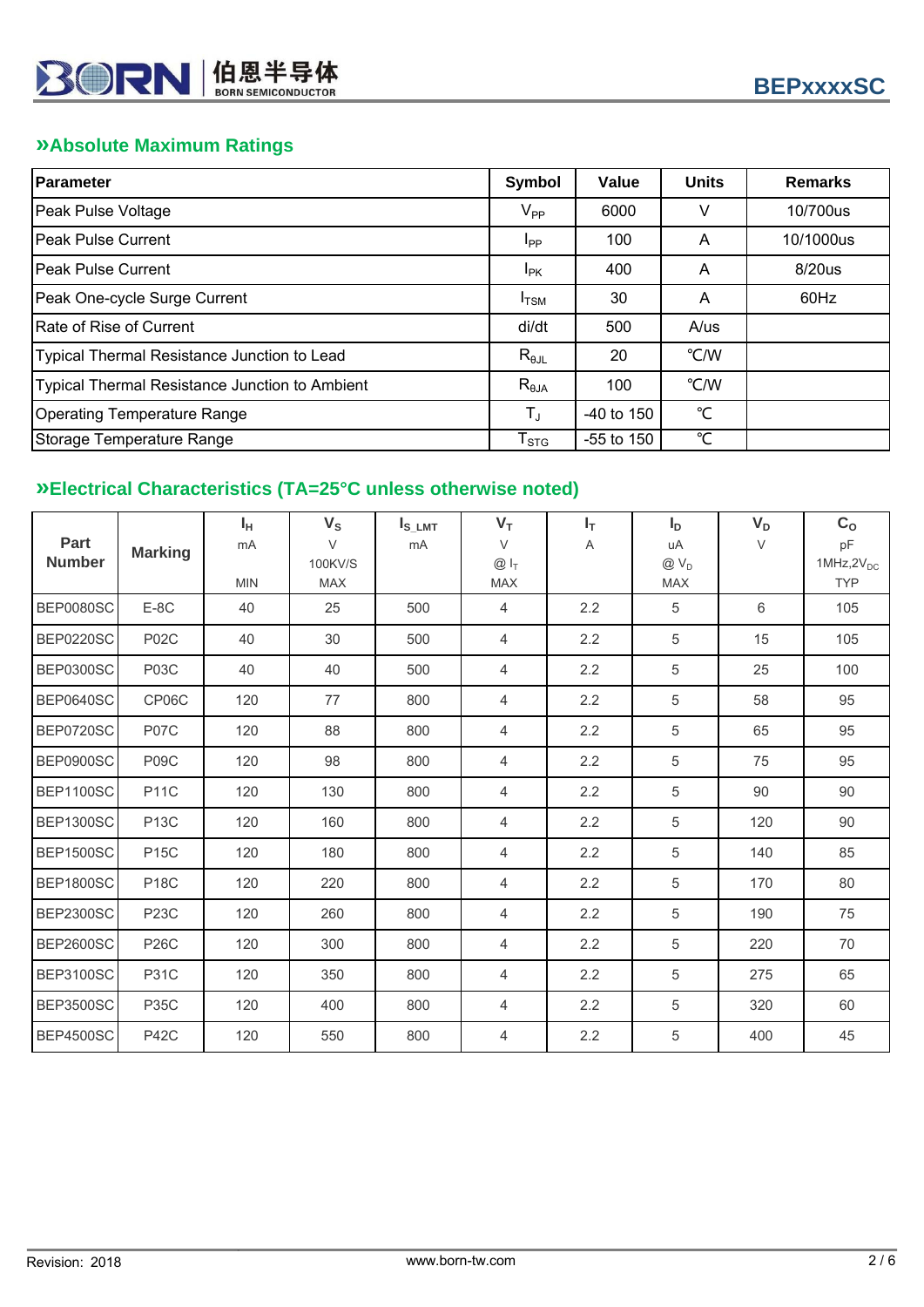# **»Rating And Characteristic Curves (TA=25°C unless otherwise noted)**

**30RN 伯恩半导体** 



Fig.5 - Peak Pulse Current Rating Fig.6 - Typical Off-state Capacitance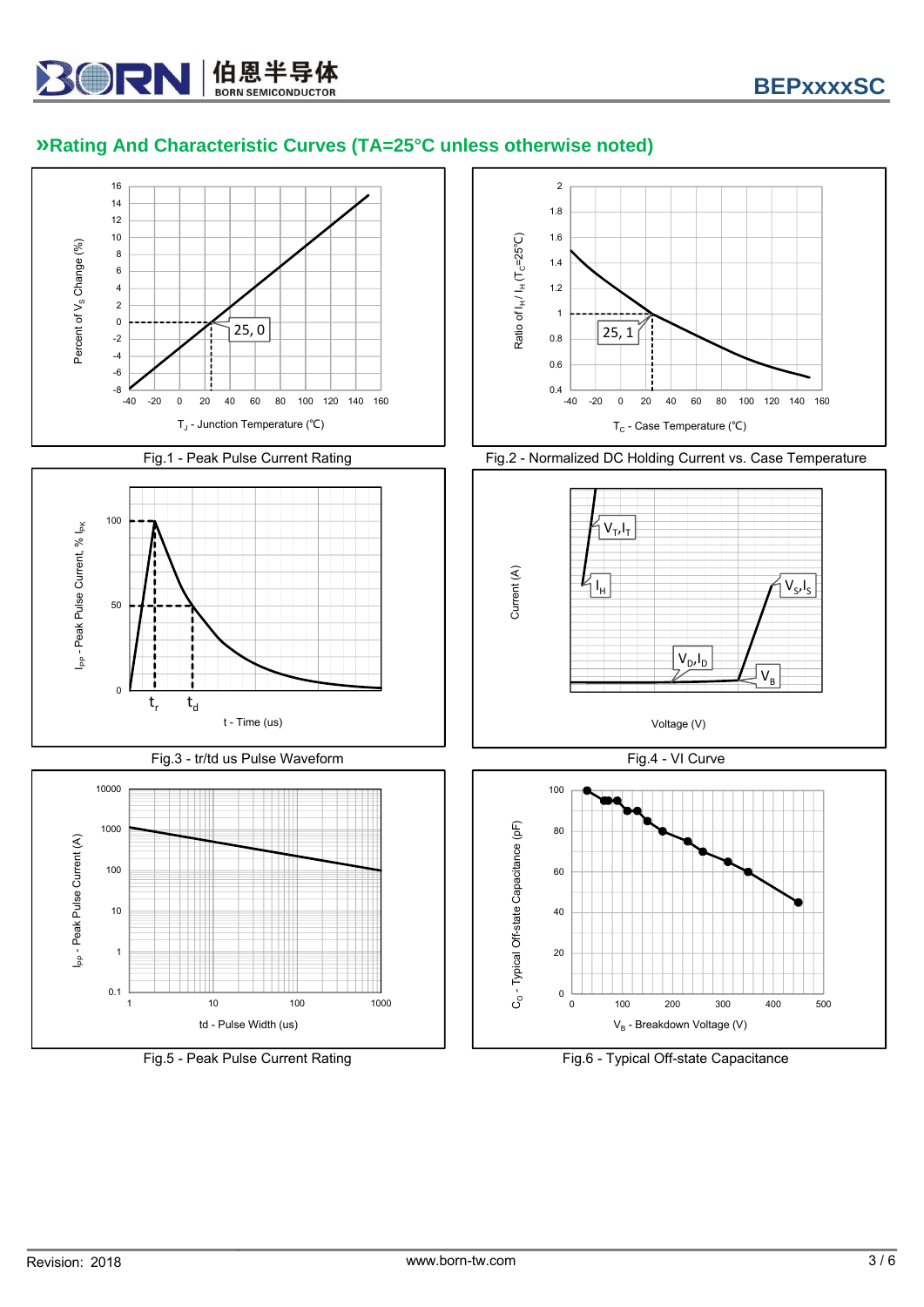

#### **»Package Dimensions**





|                                        | G                                         |
|----------------------------------------|-------------------------------------------|
| Ž<br>Ÿ<br>Ÿ<br>Ÿ<br>$\bigg/$<br>Ÿ<br>Γ | Γ<br>Γ<br>Γ<br>Γ<br>Ÿ<br>Γ<br>Ÿ<br>Γ<br>Ÿ |

| <b>SMB</b>       |                          |            |            |                              |                |       |  |
|------------------|--------------------------|------------|------------|------------------------------|----------------|-------|--|
| <b>Dimension</b> | Inches                   |            |            | <b>Millimeters</b>           |                |       |  |
|                  | <b>MIN</b>               | <b>NOM</b> | <b>MAX</b> | <b>MIN</b>                   | <b>NOM</b>     | MAX.  |  |
| A                | 0.134                    | 0.144      | 0.155      | 3.4                          | 3.67           | 3.94  |  |
| B                | 0.205                    | 0.213      | 0.22       | 5.21                         | 5.4            | 5.59  |  |
| C                | 0.075                    | 0.079      | 0.083      | 1.9                          | $\overline{2}$ | 2.1   |  |
| D                | 0.169                    |            | 0.185      | 4.3                          |                | 4.7   |  |
| L                | 0.03                     |            | 0.06       | 0.76                         |                | 1.52  |  |
| F                | 0.006                    |            | 0.012      | 0.152                        |                | 0.305 |  |
| G                | $\overline{\phantom{a}}$ |            | 0.008      | $\qquad \qquad \blacksquare$ |                | 0.203 |  |
| H                | 0.085                    | 0.091      | 0.096      | 2.15                         | 2.3            | 2.45  |  |
| X                |                          | 0.11       |            |                              | 2.8            |       |  |
| Y                |                          | 0.079      |            |                              | 2              |       |  |
| Z                |                          | 0.079      |            |                              | $\overline{2}$ |       |  |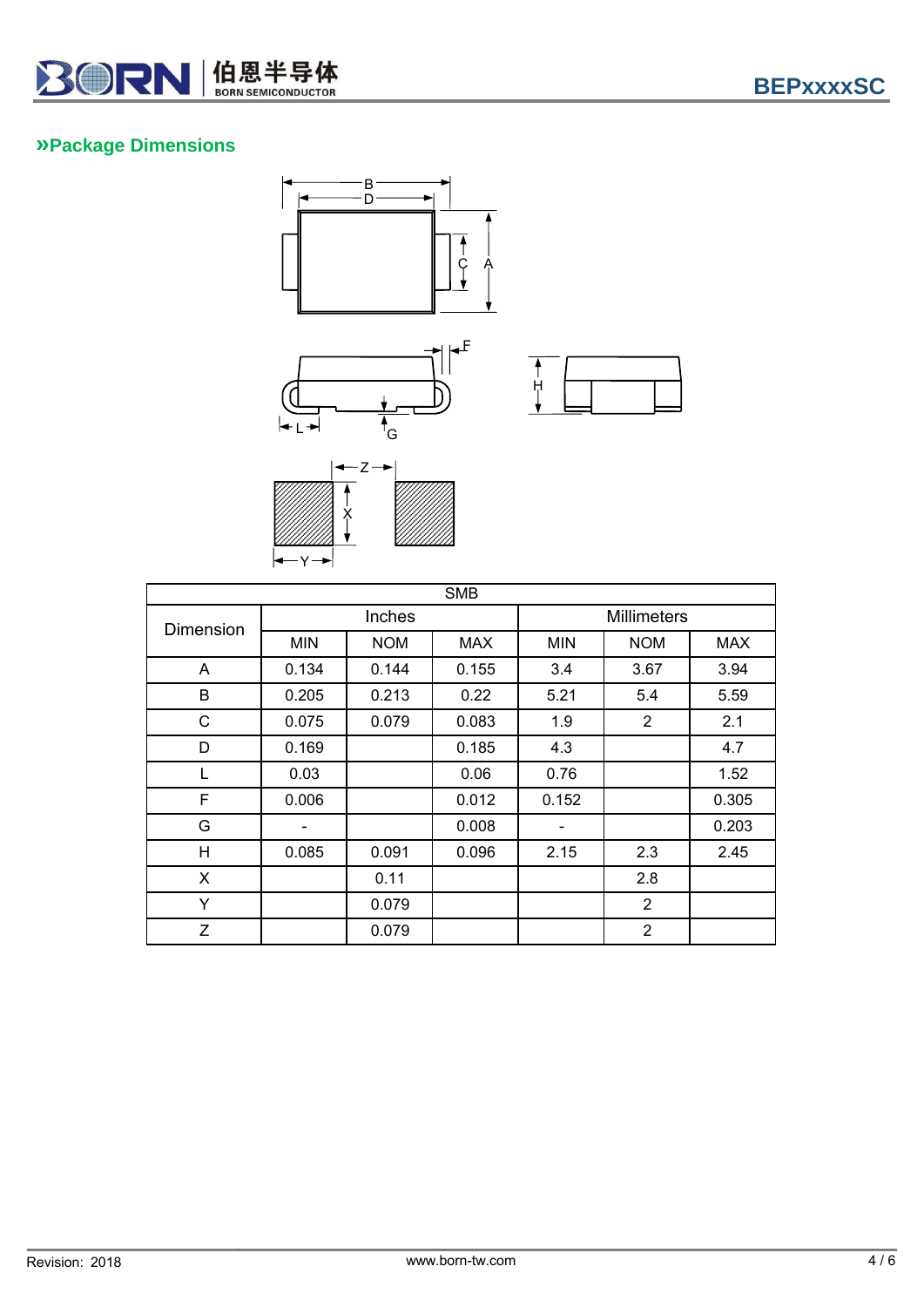

### **»Soldering Parameters**



Time (t)

| <b>Reflow Condition</b>                            | Lead-free assembly                                   |                 |  |
|----------------------------------------------------|------------------------------------------------------|-----------------|--|
|                                                    | - Temperature Min (T <sub>s(min)</sub> )             | $150^{\circ}$ C |  |
| Pre Heat                                           | - Temperature Max (T <sub>s(max)</sub> )             | $200^{\circ}$ C |  |
|                                                    | - Time (min to max) $(t_s)$                          | $60 - 180$ secs |  |
|                                                    | Average ramp up rate (Liquidus Temp $(T_1)$ to peak) | 3°C/second max  |  |
|                                                    | $T_{S(max)}$ to TL - Ramp-up Rate                    |                 |  |
| Reflow                                             | - Temperature $(T_L)$ (Liquidus)                     | $217^{\circ}$ C |  |
|                                                    | - Time $(t1)$                                        | $60 - 150$ secs |  |
| Peak Temperature $(T_P)$                           | $260^{+0/5}$ °C                                      |                 |  |
| Time within 5°C of actual peak Temperature $(t_0)$ | $20 - 40$ secs                                       |                 |  |
| Ramp-down Rate                                     | 6°C/second max                                       |                 |  |
| Time 25°C to peak Temperature (t)                  | 8 minutes Max.                                       |                 |  |
| Do not exceed                                      |                                                      | $260^{\circ}$ C |  |